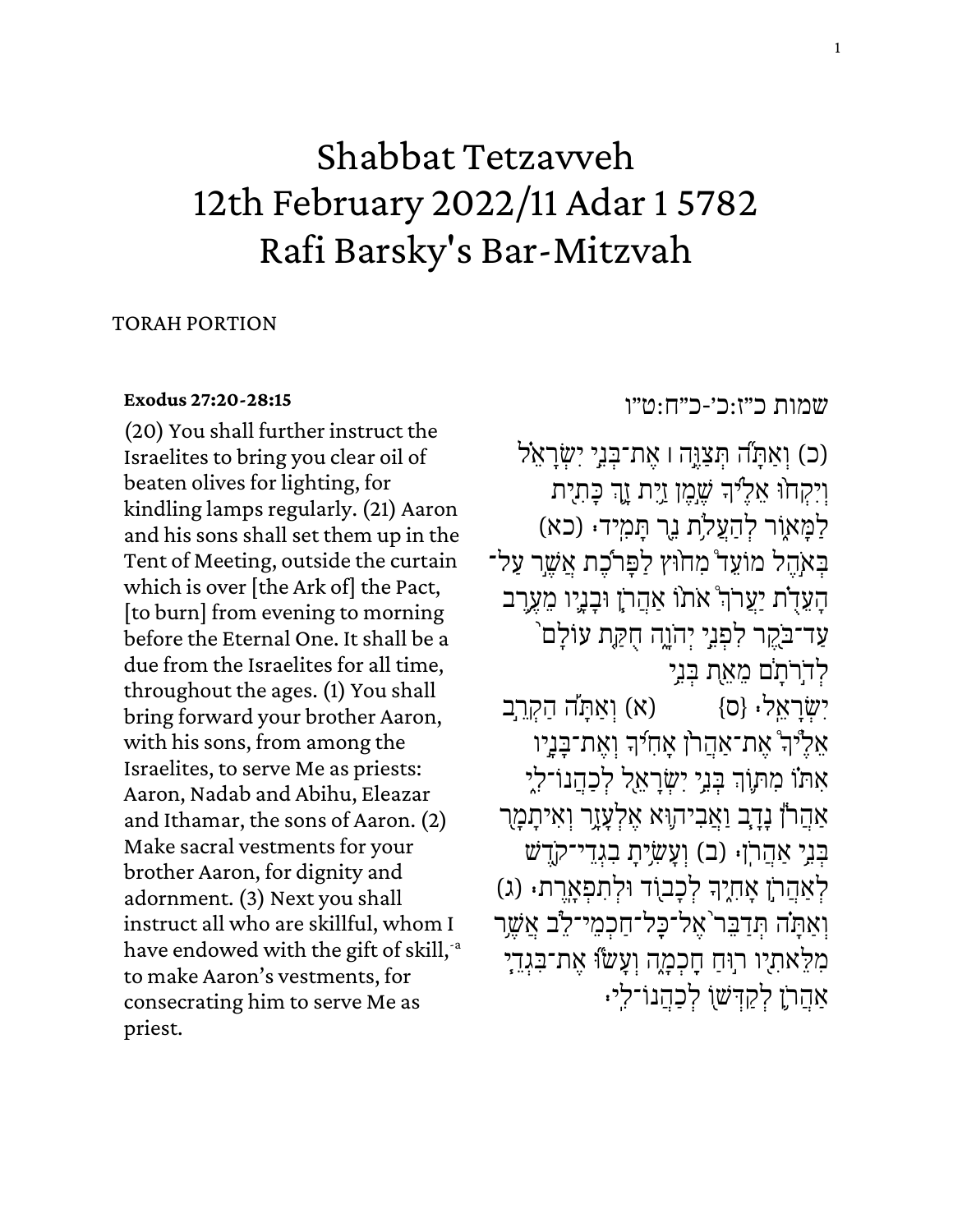(ד) וְאֵלֶה הַבְּנָדִים אֲשֶר יַעֲשׂוּ חֹשֶׁן וְאֵפוֹד וּמְעִיל וּכְתֹנֶת תַּשְׁבֵץ מִצְנֶפֶת וְאַבְנֵט וְעַשׂוּ בְגְדֵי־קֹדֵשׁ לְאַהֲרֹן אָחִיֶךְ וּלְבָנֶיו לְכַהֲנוֹ־לִיּ (ה) וְהֵם  $\frac{1}{1}$ יִקְחוִ אֵת־הַזָּהָב וְאֵת־הַתְּכֵלֵת וְאֵת־ הַאַרְגָּמֶן וְאֵת־תּוֹלַעַת הַשָּׁנִי וְאֵת־  $\{\Xi\}$  : הַ שֵׁ

וֹ) וְעָשׂוָ אֶת־הָאֵפֹרְ זָדָב תִּכֵ<sup>ּ</sup>לֵת וְאַרְגָּמָן תּוֹלַעַת שָׁנֵי וְשָׁשׁ מַשְׁזָר מַעֲ שֶׂה חֹשֵׁב: (ז) שָׁתֵּי כְתֵמֹת חֹבְרֹת יַהְיֵה־לְוָ אֶל־שָׁנִי קְצוֹתָיו וְחֻבְֶּר: (ח) וְחֵשֶׁב אֲפְדָּתוֹ<sup>י</sup>אֲשֶׁר עָלָיו כִּמַעֲשֶׂהוּ מִמֶּנּוּ יִהְיֶה זָהָב תְּכֵלֶת וְאַרְגָּמָן וְתוֹלַעַת שָׁנִי וְשָׁשׁ מַשְׁזֵר: (ט) וְלַקַחְתָּ אֶת־שָׁתֵי אַבְנֵי־שֹׂהֲם וּפִתַּחִת*ָּ* ֿ עֲלֵיהֵם שָׁמוָת בָּנֵי יִשְׂרָאֵל: (י) שָׁשָּׁה מִשָּׁמֹתָם עַל הָאֱבֵן הָאֵחֶת וְאֵת־ שמות הַשָּׁשָה הַנּוֹתָרִים עַל־הָא<u>ָב</u>ן הַשֶּׁנָית כְּתוֹלְדֹתְם: (יֹא) מַעֲשָׂה חַרַש ֹאָבֶן פִּתּוּחֵי חֹתָם תִּפַתַּח ֹאֵת־ שְׁתֵי הָאֲבָנִים עַל־שָׁמֹת בִּנֵי יִשְׂרָאֵל ּמְסַבֹּת מִשְׁבְצוֹת זָהָב תַּעֲשֶׂה אֹתָם יב) וְשַׂמְתְ*" אֶת־שְׁתֵי* הָאֲבָנִים עַל) כִּתְמַֹת הָאֵפֹד אַבְנֵי זִכָּרֹן לִבְנֵי יִשְׂרָאֵל וְנָשָׂא אַהֲרֹן אֶת־שָׁמוֹתָם לִפְנֵי יְהֹוָה עַל־שָׁתֵי כְתֵפַיו  $\{0\}$  לְזִכֲרֹן:  $\{0\}$ 

(4) These are the vestments they are to make: a breastpiece, an ephod, a robe, a fringed tunic, a headdress, and a sash. They shall make those sacral vestments for your brother Aaron and his sons, for priestly service to Me; (5) they, therefore, shall receive the gold, the blue, purple, and crimson yarns, and the fine linen. (6) They shall make the ephod of gold, of blue, purple, and crimson yarns, and of fine twisted linen, worked into designs. (7) It shall have two shoulder-pieces attached; they shall be attached at its two ends. (8) And the decorated band that is upon it shall be made like it, of one piece with it: of gold, of blue, purple, and crimson yarns, and of fine twisted linen. (9) Then take two lazuli stones and engrave on them the names of the sons of Israel: (10) six of their names on the one stone, and the names of the remaining six on the other stone, in the order of their birth. (11) On the two stones you shall make seal engravings—the work of a lapidary—of the names of the sons of Israel. Having bordered them with frames of gold, (12) attach the two stones to the shoulder-pieces of the ephod, as stones for remembrance of the Israelite people, whose names Aaron shall carry upon his two shoulder-pieces for remembrance before the Eternal One.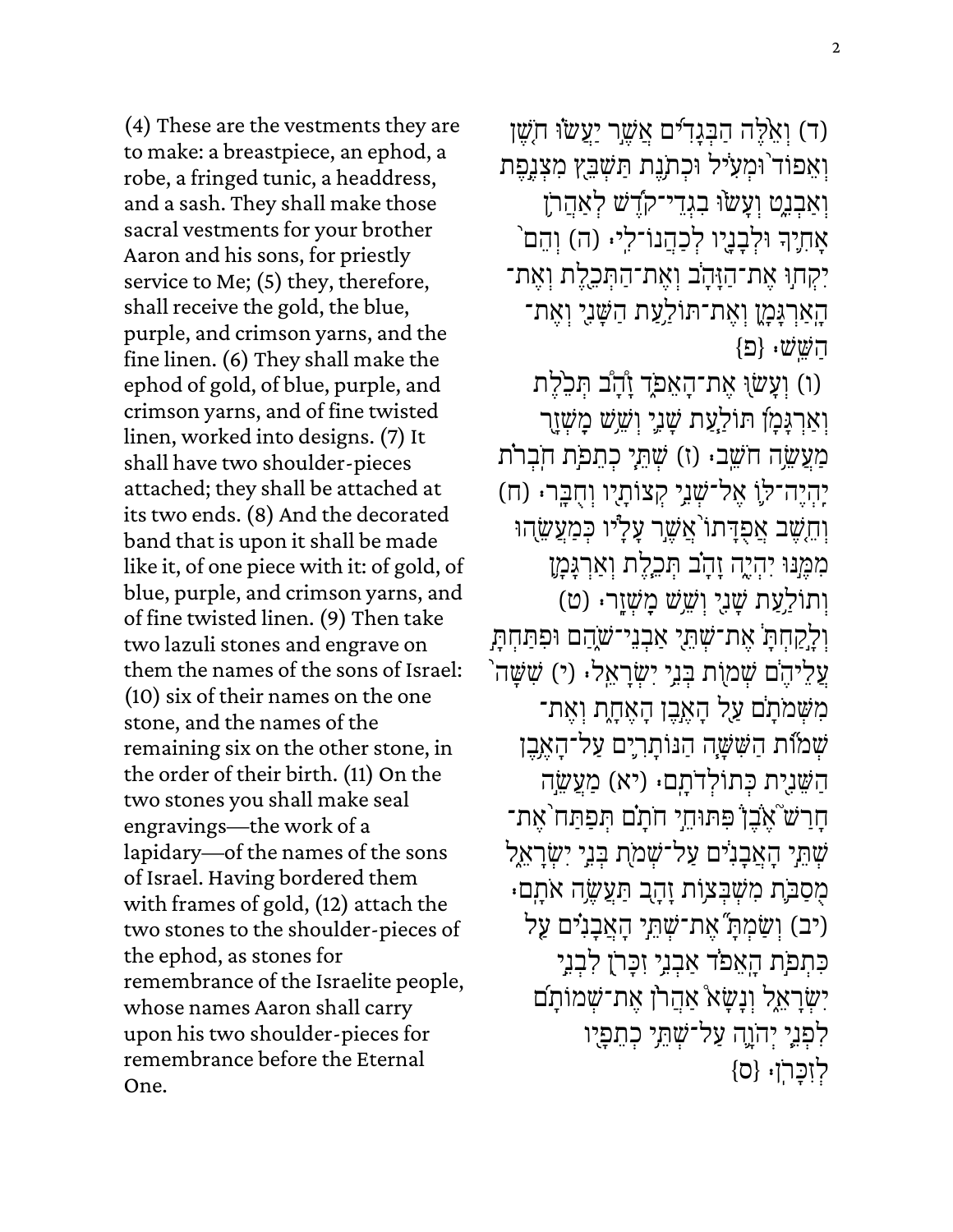(13) Then make frames of gold (14) and two chains of pure gold; braid these like corded work, and fasten the corded chains to the frames. (15) You shall make a breastpiece of decision, worked into a design; make it in the style of the ephod: make it of gold, of blue, purple, and crimson yarns, and of fine twisted linen.

יע) וְעָשׂיָת מִשְׁבִצֹת זָהָב: (יד) וּשָׁתֵי) שַׁרְשָׁרֹת וָהָב טָהוֹר מִגְבָלֹה תַּעֲשֶה אֹתָם מַעֲשֱה עֲבֹת וְנָתַתָּה אֵת־ שַׁרִשְׁרְֹת הַעֲבֹתֹת עַל־ הַמְּשָׁבָּצֹת: {ס} (טו) וְעַשִׂיּת חֹשֵׁן מִשָּׁפָּט<sup>י</sup> מַעֲשֵׂה חֹשֵׂב כִּמַעֲשָׂה אֵפֹד תַּעֲשֵׂנוּ זָדָב תִּכְלֵת וְאַרְגָּמָן וְתוֹלַעֲת שָׁנֵי וְשֵׁשׁ מַשְׁזֶך תַּעֲשֶׂה ּאֹתוֹ

MAFTIR

#### **[Exodus 30:8-10](https://www.sefaria.org/Exodus.30.8-10)**

(8) and Aaron shall burn it at twilight when he lights the lamps a regular incense offering before the Eternal One throughout the ages. (9) You shall not offer alien incense on it, or a burnt offering or a meal offering; neither shall you pour a libation on it. (10) Once a year Aaron shall perform purification upon its horns with blood of the sin offering of purification; purification shall be performed upon it once a year throughout the ages. It is most holy to the Eternal One.

[שמות](https://www.sefaria.org/Exodus.30.8-10) [ל׳: ח׳-י׳](https://www.sefaria.org/Exodus.30.8-10) 

ּוֹח) וּבְהַעֲלֹת אַהֲרֹן אֶת־הַנֵּרֹתָ בֵין הַעַרְבַיֶם יַקְטִירֵנֶה קִטֹרֶת תַּמְיָד לִפְנֵי יְהֹוָה לְדֹרֹתֵיכֶם: (ט) לֹא־תַעֲלוּ עַלְיו קְטֹרֶת זָרָה וְעֹלְה וּמִנְחָה וְנֵסֶךְ לֹא ֧֖֧֖֖֖֖֖֖֖֧ׅ֖֖֧֚֚֚֚֚֚֚֚֚֚֝֝֝<u>֚</u> תִסְכוּ עָלָיוּ (י) וְכִפֵּר אַהֲרֹן עַל־ קרנתיו אַחָת בַּשַּׁנַה מִדַּם חַטַּאת הַכִּפְּרִים אַחָת בַּשֵּׁנַה<sup>י</sup>יְכַפֵּר עַלַיו<sup>י</sup> לְדֹרֹתֵיכֵ<sup>ּי</sup>ם קֹדֵשׁ־קַדַשִּׁים הוָא  $\{\Xi\}$ וֹוֹה:  $\{\Xi\}$